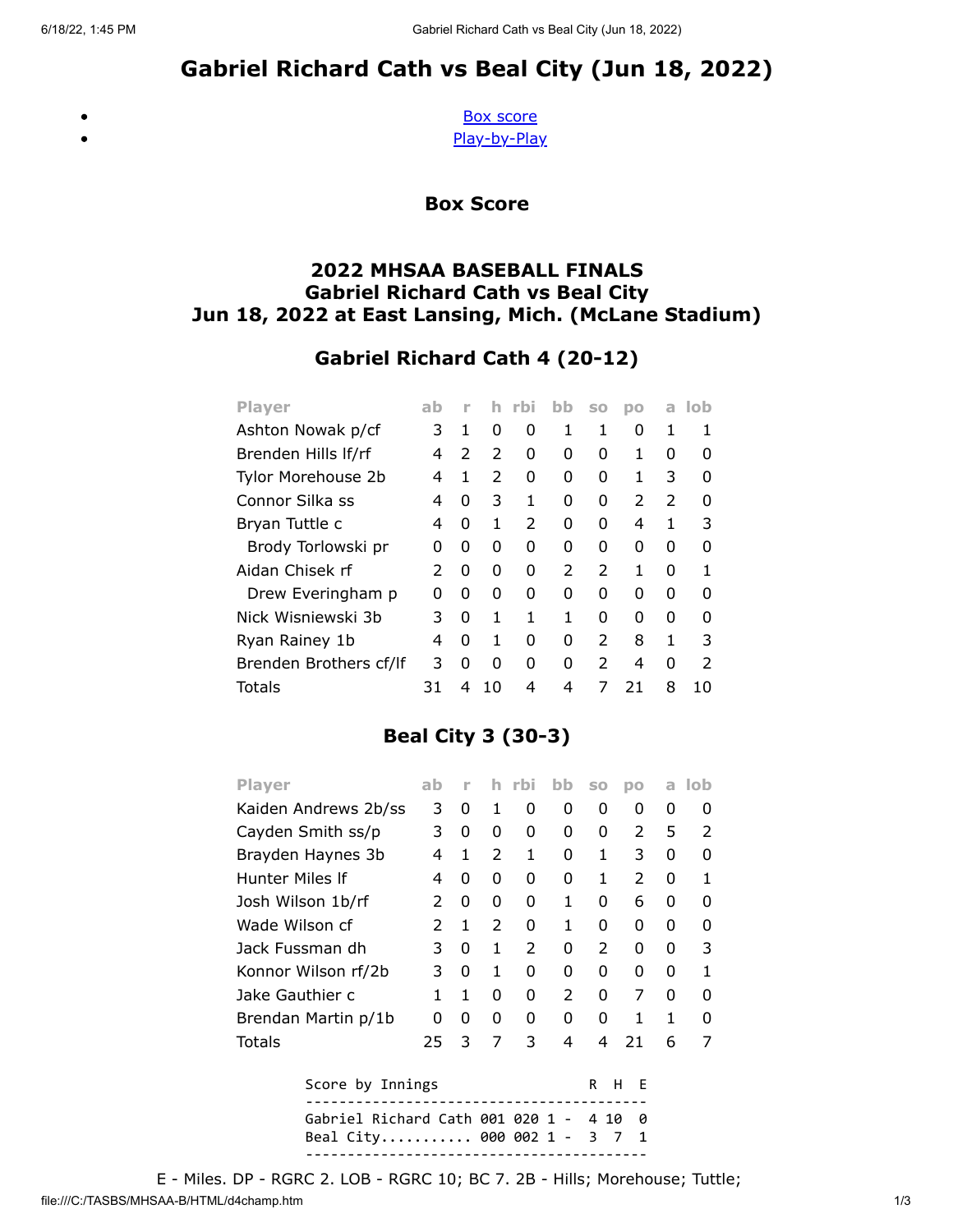6/18/22, 1:45 PM Gabriel Richard Cath vs Beal City (Jun 18, 2022)

Andrews. 3B - Fussman. HBP - Smith. SH - Andrews.

| Gabriel Richard Cath ip h r er bb so wp bk hbp ibb ab bf fo go np |  |  |  |  |                                              |  |  |  |
|-------------------------------------------------------------------|--|--|--|--|----------------------------------------------|--|--|--|
| Ashton Nowak W                                                    |  |  |  |  | 6.1 6 3 3 4 4 0 0 0 0 23 28 10 4 111         |  |  |  |
| Drew Everingham S  0.2  1  0  0  0  0  0  0  0  1  0  2  3  0  1  |  |  |  |  |                                              |  |  |  |
|                                                                   |  |  |  |  |                                              |  |  |  |
| <b>Beal City</b>                                                  |  |  |  |  | ip h r er bb so wp bk hbp ibb ab bf fo go np |  |  |  |
| Brendan Martin L                                                  |  |  |  |  | 5.0 7 3 3 2 4 0 0 0 0 22 24 6 5 72           |  |  |  |
| Cayden Smith                                                      |  |  |  |  | 2.0 3 1 1 2 3 1 0 0 0 9 11 1 2 39            |  |  |  |
|                                                                   |  |  |  |  |                                              |  |  |  |

Win - Nowak. Loss - Martin. Save - Everingham . WP - Smith. HBP - by Everingham (Smith). Pitches/strikes: Nowak 111/77; Martin 72/47; Smith 39/26.

<span id="page-1-0"></span>Umpires - HP: Jeff Carpenter 1B: Steve Nuyen 2B: Rex Forsyth 3B: Chris Start: 11:35 am Time: 2:05 Attendance: Weather: Sunny, 64F, Wind N 9 mph Game notes: MHSAA Baseball Division 4 Championship Game.

#### Play-by-Play

#### 2022 MHSAA BASEBALL FINALS Gabriel Richard Cath vs Beal City Jun 18, 2022 at East Lansing, Mich. (McLane Stadium)

Gabriel Richard Cath starters: 11/p Nowak; 2/lf Hills; 1/2b Morehouse; 35/ss Silka; 27/c Tuttle; 9/rf Chisek; 7/3b Wisniewski; 30/1b Rainey; 3/cf Brothers;

Beal City starters: 7/2b Andrews; 11/ss Smith; 16/3b Haynes; 27/lf Miles; 25/1b J. Wilson; 20/cf W. Wilson; 24/dh Fussman; 22/rf K. Wilson; 14/c Gauthier; 18/p Martin;

**Gabriel Richard Cath 1st -** Nowak popped up to 3b  $(1-0 B)$ . Hills flied out to If  $(0-1 F)$ . Morehouse singled up the middle (1-0 B). Silka singled to right center (0-0); Morehouse advanced to third. Tuttle grounded out to p  $(1-1$  KB). O runs, 2 hits, O errors, 2 LOB.

**Beal City 1st -** Andrews flied out to cf (0-0). Smith fouled out to 1b (1-2 KFB). Haynes flied out to rf to right center  $(0-1 K)$ . O runs, O hits, O errors, O LOB.

Gabriel Richard Cath 2nd - Chisek struck out looking (2-2 KBSBK). Wisniewski grounded out to ss (0-2 FF). Rainey singled to right center (0-0). Brothers struck out swinging (1-2 SBKS).  $\boldsymbol{0}$ runs, 1 hit, 0 errors, 1 LOB.

**Beal City 2nd -** Miles flied out to cf (0-1 K). J. Wilson grounded out to ss (1-2 BKK). W. Wilson walked (3-2 BBSSBB). Fussman struck out swinging (2-2 KBBKS). O runs, O hits, O errors, 1 LOB.

Gabriel Richard Cath 3rd - Nowak fouled out to 3b (0-0). Hills doubled to right center (2-1 BBK). Morehouse grounded out to ss (1-2 FFB); Hills advanced to third. Silka singled to left center, RBI (0-1 K); Hills scored. Tuttle grounded out to ss (0-1 K). 1 run, 2 hits, 0 errors, 1 LOB.